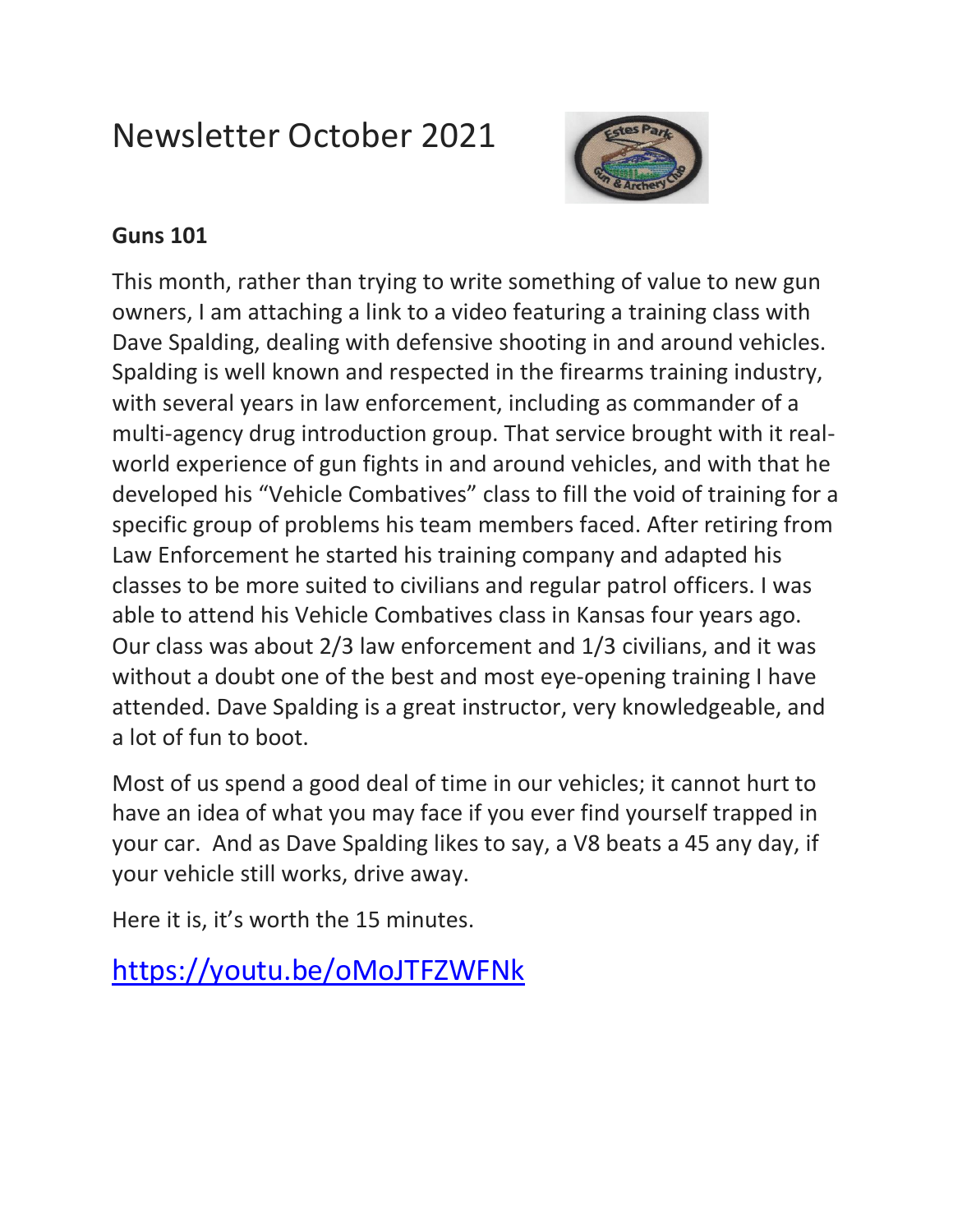#### **News on the Newsletter**

Unfortunately, our Newsletter Editor, Janine Dawley and her husband are moving out of the area, and in fact by the time this is posted they will likely already be gone. Janine has graciously offered to continue from afar until I can find someone to take over. I am sure her life will be hectic enough getting settled in their new



home, so I hope to find a club member that will take over as soon as possible.

The content will be sent to you, and you will just need to organize it, check for mistakes, dress it up a bit, then send it out to the Board of Directors for review, then on to the Webmaster to be posted. I don't know what software you would need but I'm sure that Janine would be happy to explain all the details to you.

If you are interested in helping the Newsletter to survive, please contact me at [davejiles@gmail.com](mailto:davejiles@gmail.com)

The new "public day" shed is coming along, the floor and wall frames are built and the rafters are in process. We have a club member that has offered to provide the roofing and I have procured all windows with the exception of one large sliding window for the front wall. At the time of this writing, we still need to do site preparation for the build site, and **we could really use some help**. Our build site slopes down toward the back so we have about a 10 inch drop over 8 feet. We will use either landscape timbers or large rock to create an area to fill with gravel that we can level out for a base for the shed. We need someone that is knowledgeable in this type of work that can create a site that will allow for drainage and provide a lasting base for the shed. If you can help, please contact me at [davejiles@gmail.com](mailto:davejiles@gmail.com)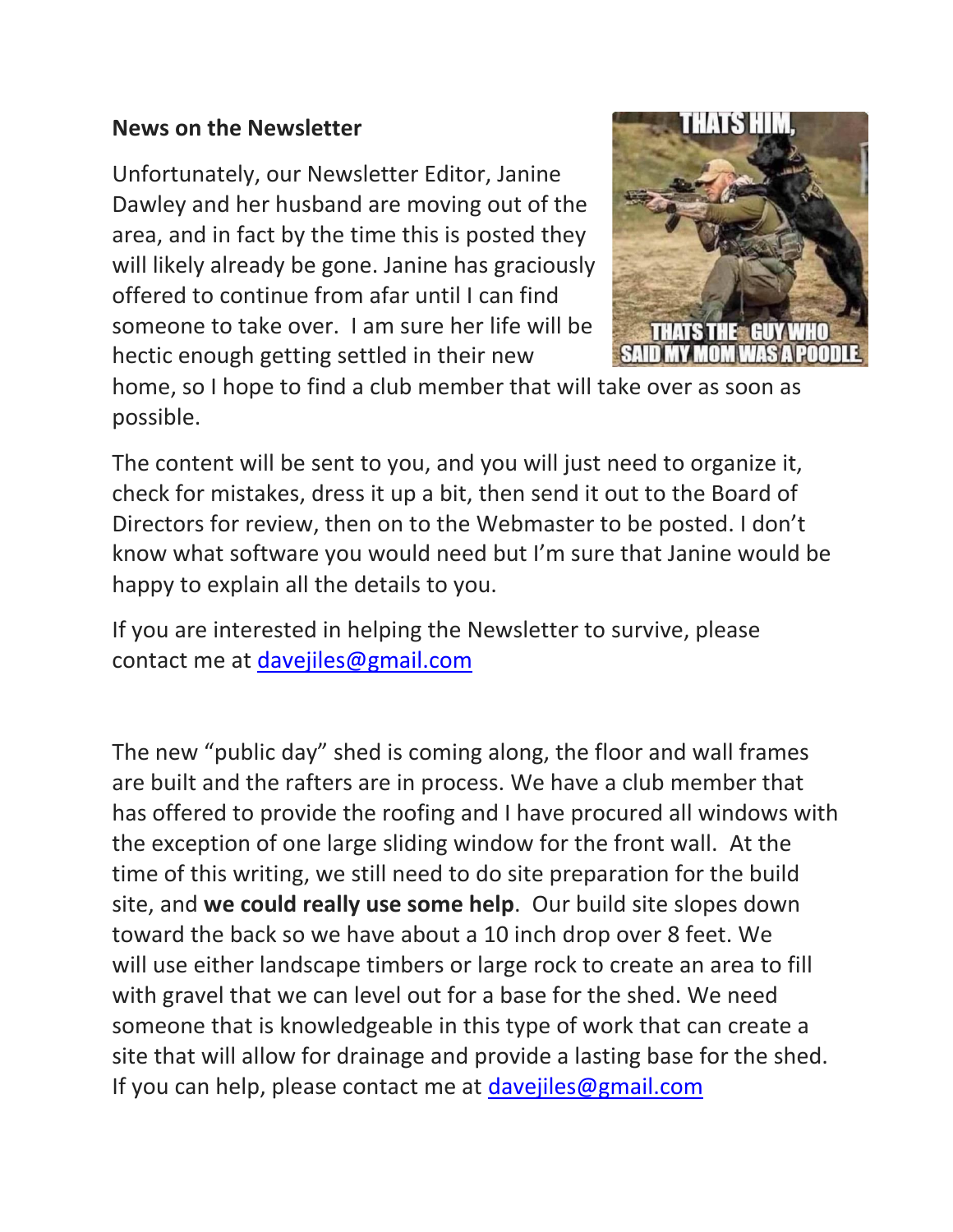When do them kids. go back to school?





## BULLET POINTS

## **Gray Squirrels and other Dangerous Beast**

The annual hunting seasons are in full swing, and as I mentioned in last month's newsletter, for many of us, this is the best time of the year. The cooler weather, the packing of gear, the sighting in of rifles and bows, and the planning for the annual trip to hunting camp, it's all part of the excitement. Whether it be the challenge of a lone hunt, or the yearly gathering of old friends at a big "elk camp", it lifts the soul. Yet sometimes, it's the simple things that we find most rewarding.

I recently read an article in an outdoor magazine by a guy who lived on the East Coast and had grown up an avid squirrel hunter. He expressed how he had found more pleasure in the simple days of hunting squirrels, than in anything else. My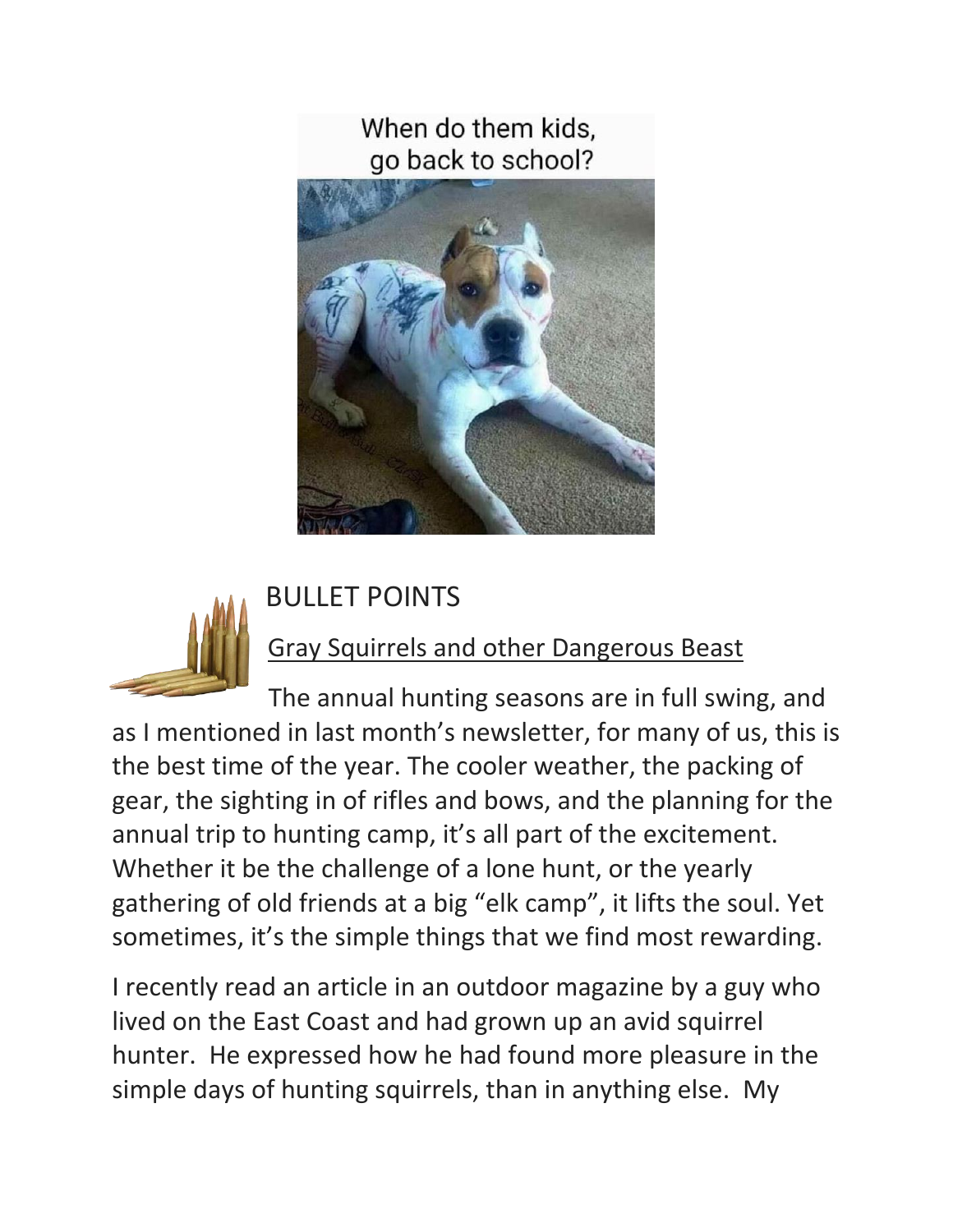sentiments exactly, I grew up in Northern Wisconsin and squirrel hunting was always my favorite pastime.

Our deer season was always during Thanksgiving week and of course we looked forward to it, but November in Wisconsin can be a bit unpleasant, with temperatures somewhere between chilly, and "holy crap what am I doing out here".

And then there is snow. We always appreciate a few inches to help see the deer's movement patterns and for tracking wounded game.

But when there is snow up over your kneecaps, you don't move around much, and you can bet the deer aren't moving either.

The season for squirrel, and other small game started in early to mid-September. There was plenty of sunshine left, and I could get off the school bus, change clothes, tie my 22 boltaction rifle across the handle bar of my old Schwinn, and peddle over to any one of many good squirrel woods in a short time. Just thinking about my late afternoon hunt is what got me through those fall afternoons in study hall, staring out the window at the falling leaves.

Squirrel hunting taught me how to be a hunter. I recall hunting with my Dad who taught me to be an ethical hunter, to make a clean shot, and to respect the animal I hunted. I learned how to move quietly, to sit and observe Mother Nature in all her glory and take advantage of the serenity you enjoy during a few hours in the woods.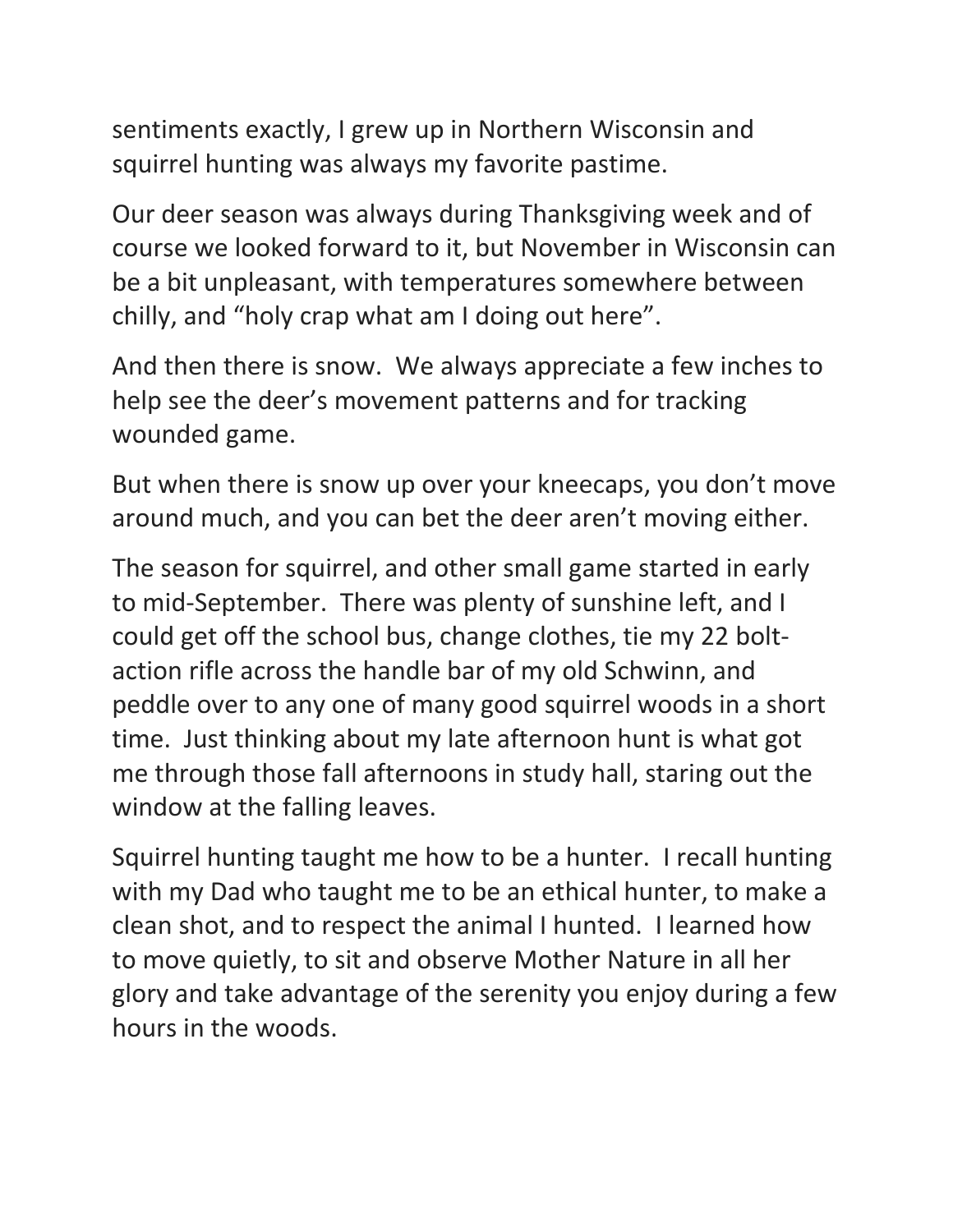I learned not only about the behavior of squirrels, but that of deer, bear, porcupines, raccoons, weasels, and all manner of birds. I learned patience, and how to differentiate the many sounds that you can hear as you sit quietly in the woods. I learned a lot about myself through introspection as I slowly transitioned from a little boy into a young man.

Ok, I know, that's a lot of deep thinking for a stupid farm kid with pimples and a 22 rifle, but my time in the woods, and on the lakes, had a lasting effect on what I became. We lived in a very rural area, and I was a boy with two older sisters and few options for social activity. If I had not had an active imagination I would have been bored to death and would have gone into adulthood frightened and overwhelmed by everything in the world. We were not a wealthy family and we produced most of our own food by gardening, raising a few cows, hunting and fishing, so I had the satisfaction of putting a lot of food on the table while doing the things I liked best. Fast forward to age 19, when I found myself getting off a plane in Southeast Asia and being issued my M-16 rifle, I was at least partially prepared for the change in my reality, and the ability to accept what was before me.

Squirrel hunting did all that for me, that's my story and I'm sticking to it. But seriously, give yourself, your sons and daughters, the simple pleasure of small game hunting. Teach them that appreciation of nature and self-reliance. Remember, you are providing your family with the healthiest protein they can eat, no steroids, no hormones, no added preservatives, just